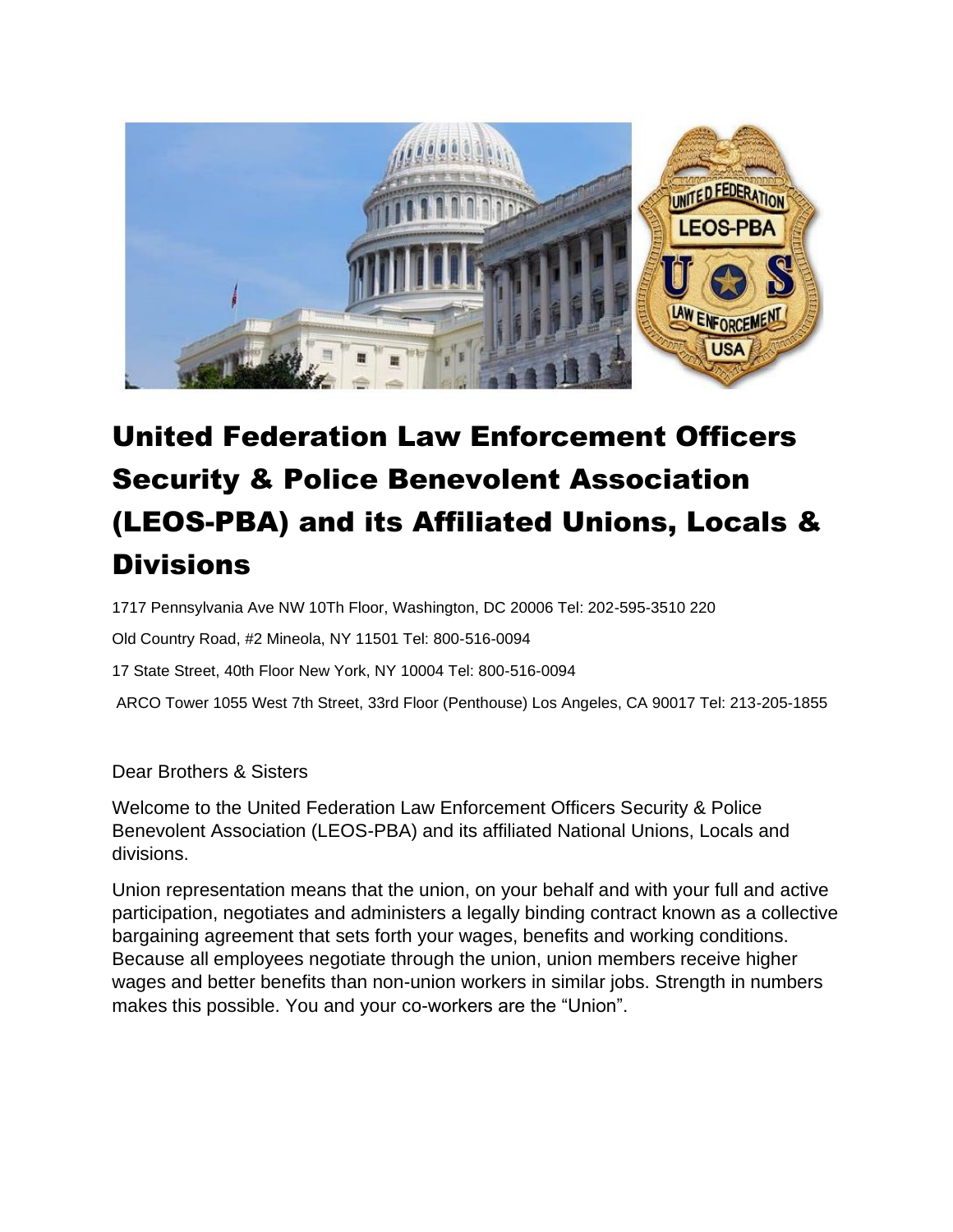The collective barraging agreement which provides you with benefits and job security has a "union security" provision which requires you either to join the union, or pay an amount equivalent to the portion of union dues used for representational purposes unless you work in a "right to work" state. I will explain the service fee later in this letter.

First, however, I would like to inform you of the full benefits of becoming a full member of this Union. The vast majority of your co-workers throughout the country eligible for membership in this Union become members of the Union and enjoy the benefits available to members.

•Members of the Union may attend union meetings, vote in elections for union officials and run for office. Non-members may not.

•Members of the Union may attend union meetings during which the course of negotiations for the next collective barraging agreement is discussed and decided upon. Non-members may not.

•Members of the Union vote on whether to ratify collective bargaining agreements. Nonmembers may not.

If you choose not to become a member, you are entitled to a reduction from the full union dues in an amount equal to the amount the Union spends in the limited number of areas considered non-representational. Based on the NLRB Office General Counsel MEMORANDUM GC 19-04 we have made a good faith determination that our Nonchargeable expenses are less than 2% as verified by our Certified Public Accountants based on the percentage of union dues received by the International Union spent on expenses chargeable to non-member service fee payers. Based on the above the International non-member service fee is set at 98% of dues. Thus, if under your contract your monthly dues are \$20.00, a non-member service fee payer is obligated to pay \$19.60, and does not enjoy the benefits of membership, including those listed above. If you choose not to become a member of the Union, and prefer to pay the service fee only, you must notify the Union in writing that you choose to be a Service Fee Payer. The notice must contain your name, address, employer, job site location and Local Union number, if assigned. The notice must contain your name, address, employer, job site location and Local Union number, if assigned. The notice must be filed with the United Federation LEOS-PBA counsel Jonathan G. Axelrod @

Law Firm Beins, Axelrod, P.C. 1717 K Street N.W. Suite 1120 Washington DC 20006

Please Note: The Union will NOT accept email as service. Furthermore, in lieu of dues, you will be required to pay the Union the non-member service fee only. I sincerely hope that you will choose to become an active member and strengthen the Union's ability to represent you and your co-workers, rather then weakening the Union and making it more difficult to represent you. In our democratic union, the decision as to whether to become a member and enjoy the rights of membership is yours.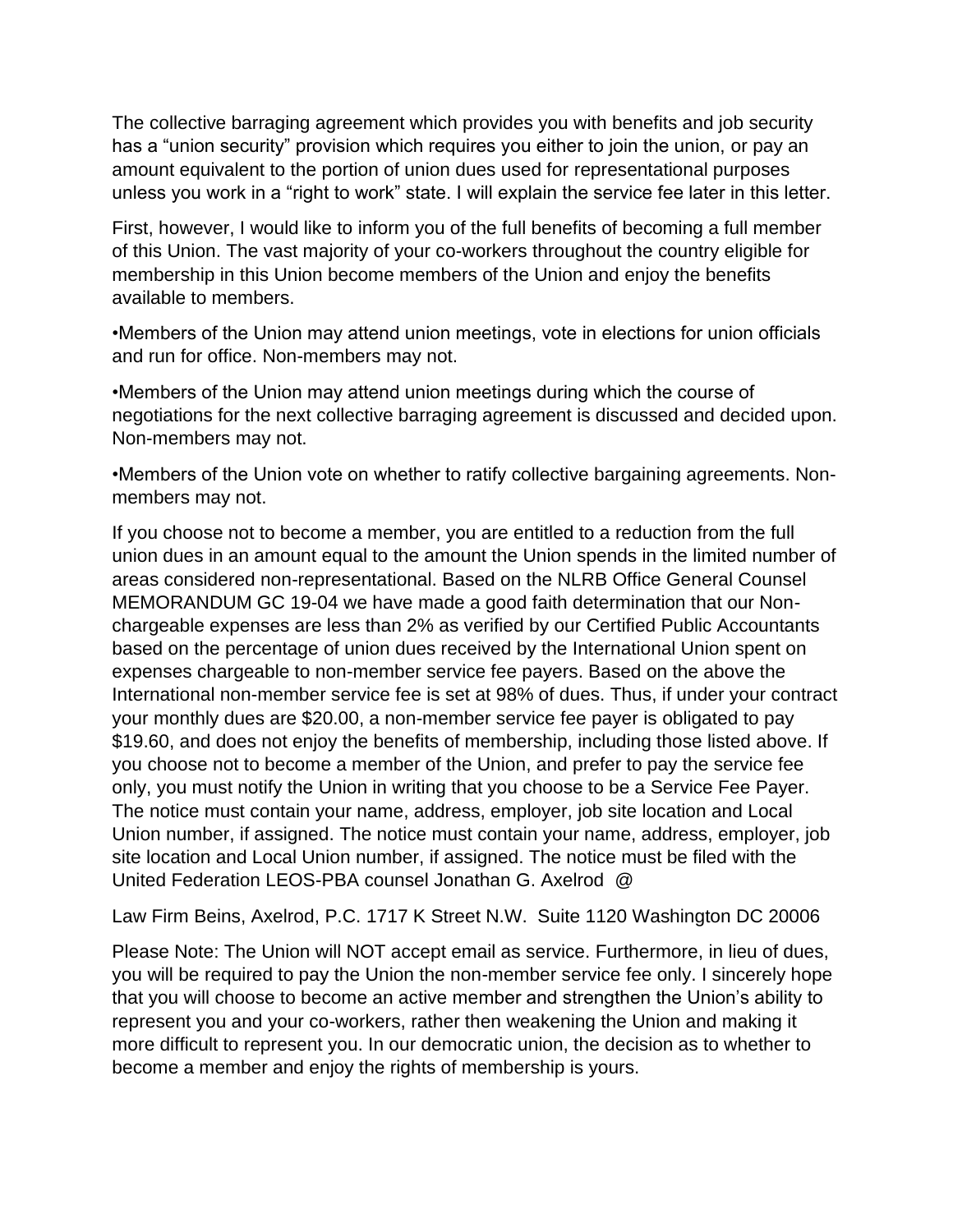## BECK CALCULATIONS

I. A Union's Obligation to Properly Notify Represented Employees of their General

## Motors/Beck Rights.

The Supreme Court held in General Motors 1 and Beck, 2 respectively, that employees

subject to a union-security clause have the right to be non-members, and that a union has a corresponding duty of fair representation that extends to not spending an objecting nonmember's dues and fees on non-representational activities. When a union initially seeks to collect dues and fees under a union-security clause, it must first inform employees of their right to be or remain non-members. 3 It must also inform them of their Beck rights, namely, that nonmembers have the rights to: (1) object to paying for union activities not germane to the union's representational duties and to obtain a reduction in fees for such activities; (2) be given sufficient information to intelligently decide whether to object; and (3) be apprised of any internal union procedures for filing objections. 4 These notices must be provided to an employee concurrently with the union's first attempt to collect dues from the employee and not, for instance, in a periodic publication. 5 Additionally, a union's separate obligation to provide an annual notice to represented employees of their General Motors/Beck rights must be reasonably prominent and not "hidden in a lengthy publication." Under current law, the union need only apprise employees of the percentage of the Beck reduction if they decide to become Beck objectors. This information can always be found on our website @ https://www.leosu.org/beck-rights

On February 22, 2019, the OFFICE OF THE GENERAL COUNSEL for the NLRB issued a

## MEMORANDUM GC 19-04

In the General Counsel's view, it is difficult for an employee to make an informed decision about whether to become a Beck objector without first knowing the amount of savings that would result from that decision. The General Counsel agrees with the D.C. Circuit that an initial Beck notice must apprise potential objectors of the percentage of union dues chargeable to them in order for potential objectors to gauge the propriety of a union's fee. In Penrod, the D.C. Circuit found the question of initial Beck requirements to be "squarely controlled by" the Supreme Court's decision in Chicago Teacher's Union, Local No.

1 v. Hudson, 475 U.S. 292 (1986), where the Court said, in a case dealing with public sector employees, that "[b]asic considerations of fairness…dictate that the potential objectors be given sufficient information to gauge the propriety of the union's fee."10 In Kroger, the Board considered Penrod and acknowledged that "basic considerations of fairness" inform a union's duty of fair representation in providing sufficient Beck notice to employees, but nevertheless declined to follow the D.C. Circuit in requiring the additional information at the initial notice stage, finding that such a requirement was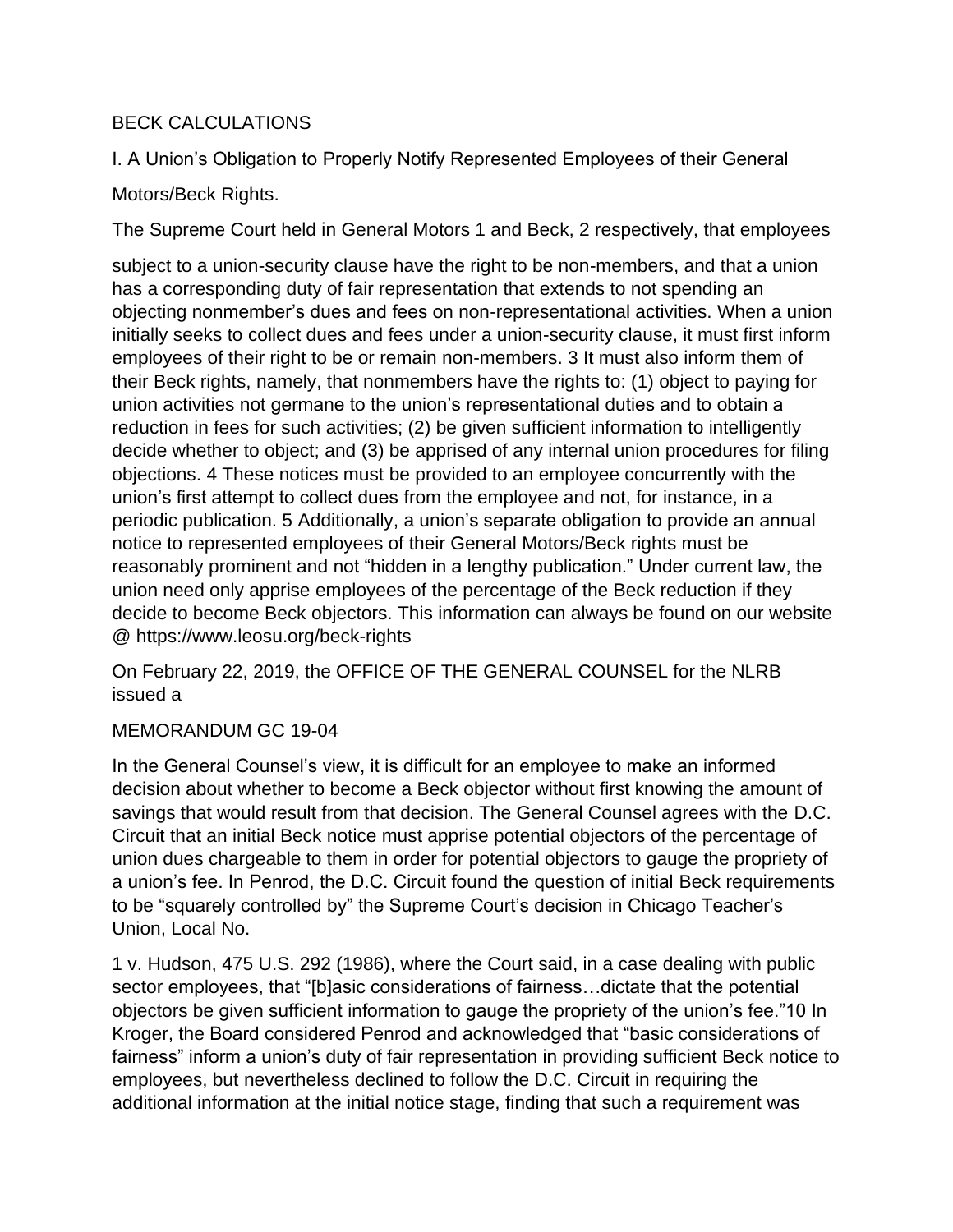neither compelled by the earlier cases nor comprehended within the majority's view of a union's duty of fair representation. It is the General Counsel's position that the analysis applied by the Board majority in Kroger was flawed, and failed to give appropriate weight to employees' Section 7 rights and related interests. One of the core purposes of the Act is to protect the right of employees to choose whether they will become or remain members of a labor organization.

In this respect General Motors rights and Beck rights are inextricably intertwined, Weyerhaeuser Paper Co., 320 NLRB 349, 350 (1995), rev'd on other grounds, sub nom. Buzenius v. NLRB, 124 F.3d 788 (6th Cir. 1997), vacated, 525 U.S. 979 (1998). Because under General Motors an initial discussion of membership, initiation fees (where applicable) and periodic fees falls squarely within a union's existing fiduciary obligation, it is appropriate that Beck adjustments also be made known at the same time, before an employee is effectively required by law to make a membership decision, as the reduction in periodic payments may be determinative of the employee's choice in that regard.

For these reasons, the Board should overrule Kroger and require that a union must provide the reduced amount of dues and fees for objectors in the initial Beck notice so that an employee can make an informed decision as to whether to become a Beck objector. It is obvious that employees will be better able to make informed decisions about whether to become Beck objectors if they know the amount of savings that will result from that decision. It should not be burdensome for unions to provide that figure. In many cases, the union will have that amount easily at hand, because there is a Beck system in place and there are other objectors for whom the appropriate fee has been determined. If the union does not yet have the exact fee calculated (because it has, as yet, no objectors), it can make a good faith determination as to what the amount will be. This good faith determination need not be based on precise calculations or an independent auditor's report, but the union must have utilized a reasoned analysis to determine the figure and the union must explain to the employee how it derived the figure should the employee ask. Naturally the estimates must be reasonable. Employees do not need a precise or audited figure to make an informed decision about whether to object -- requiring such detail would be an expensive and time-consuming undertaking for a union that has not yet done it. See e.g., Kroger, 361 NLRB at 427 (describing the burden to unions in creating the calculations, especially for unions who have not previously had Beck objectors).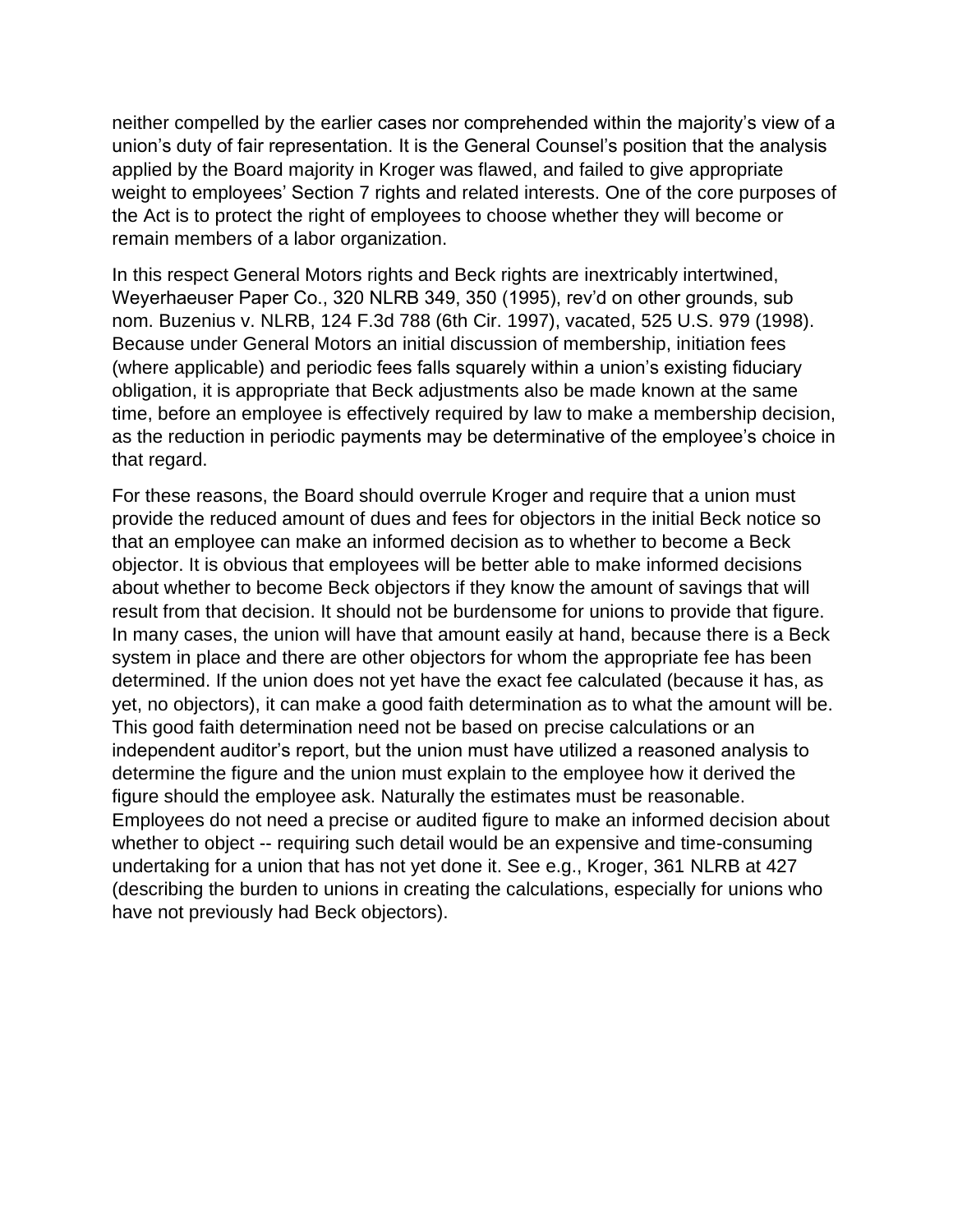#### Details of Chargeable Versus Non-Chargeable Expenses

#### Chargeable Expenses

Chargeable expenses are those which relate to the Union's services with respect to matters which are germane to collective bargaining and representation, are justified by the government's vital policy interest in labor peace and avoid "free riders who benefit from union efforts without paying for union services and do not significantly burden free speech. The expenses of the following activities are chargeable:

- Governing the local union, including local union elections
- Gathering information in preparation for negotiating of collective bargaining agreements
- Gathering information from employees concerning collective bargaining positions
- Negotiating and ratification for collective bargaining agreements
- Handling grievances under a collective bargaining agreement

• Public advertising on the negotiations, or provisions in collective bargaining agreements, as well as on matters relating to representational interests in the collective bargaining process and contract administration

• Purchasing books, reports, and advance sheets used in matters relating to representation and contract administration

• Paying professionals in labor law economics, and other subjects for services used in negotiating and administering collective bargaining agreements; in processing grievances, arbitrations and civil service proceedings

• Defending the Local against efforts by other unions or organizing committees to gain representation rights in units represented by the Local or decertification proceedings

- Proceedings regarding the defense of the Local's jurisdiction
- Membership meetings and concentrations

• Publishing those portions of newspapers and newsletters, which concern matters for all represented workers

• Lawful impasse procedures and fact finding, mediation, arbitration, strikes, slow down, and work stoppages as they pertain to representation and collective bargaining.

• The prosecution or defense of litigation or charges to enforce rights relating to concerted activity, the duty of fair representation and collective bargaining as well as collective bargaining agreements, and litigation related to chargeable activities.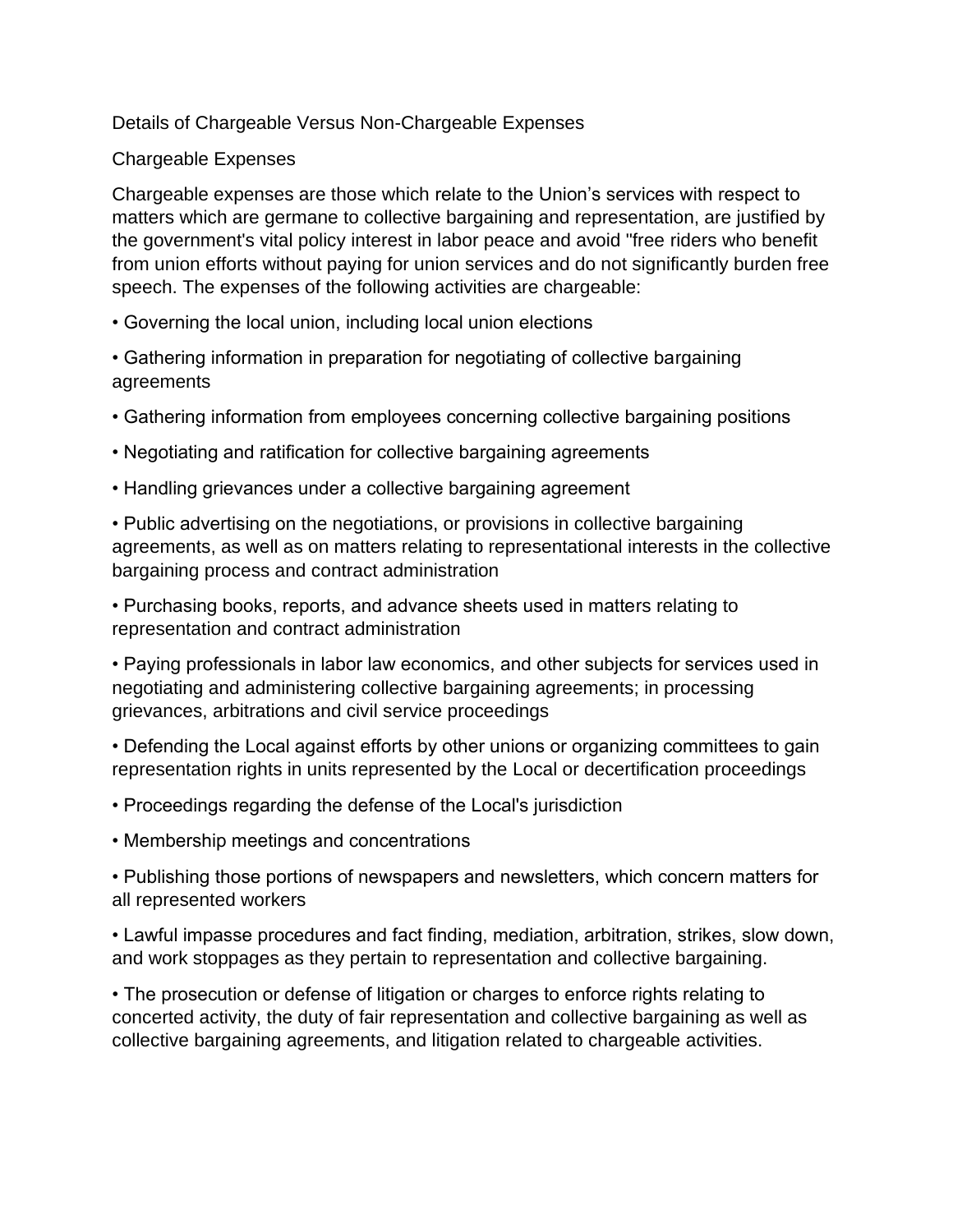• Supporting and paying affiliation fees to state and other local councils, to the extent that such support and fees relate to the representational interest of the union in the collective bargaining process and contract administration

• Social and recreational activities open to all employees

• Payments for insurance, medical care, retirement. disability, and death-related benefit for persons paid for services in carrying out the representational interest of collective bargaining and contract administration

- Operating and administrative costs, i.e., rent, utilities, automobiles, etc.
- Organizing expenses that involve employees in the Local's competitive market

• Lobbying state or local legislative bodies to secure ratification of negotiated agreements

## Non-Chargeable Expenses

Non-chargeable expenses are those which relate to political, ideological matters, organizing in non-competitive markets and members-only expenses, and do not relate to matters germane to collective bargaining or representation. The expenses of the following activities are nonchargeable:

- Training and voter registration, get-out-vote and political campaigns
- Supporting and contributing to charitable activities organizations
- Supporting and contributing to political organizations and candidates for public office

• Supporting and contributing to ideological causes and committees, including ballot measures not related to terms and conditions of employment

- Supporting and contributing to activities as to foreign affairs
- Supporting and contributing to rallies and parades not directly related to members

• Publishing those portions of newsletters which do not concern matters for all represented workers. This is estimated to be no more than staff non-chargeable time. All political-only publications are non-chargeable

- Members-only benefits
- Litigation not related to bargaining unit members, collective bargaining and representation
- Lobbying for collective bargaining legislation
- Organizing expenses involving workers outside the Union's competitive market